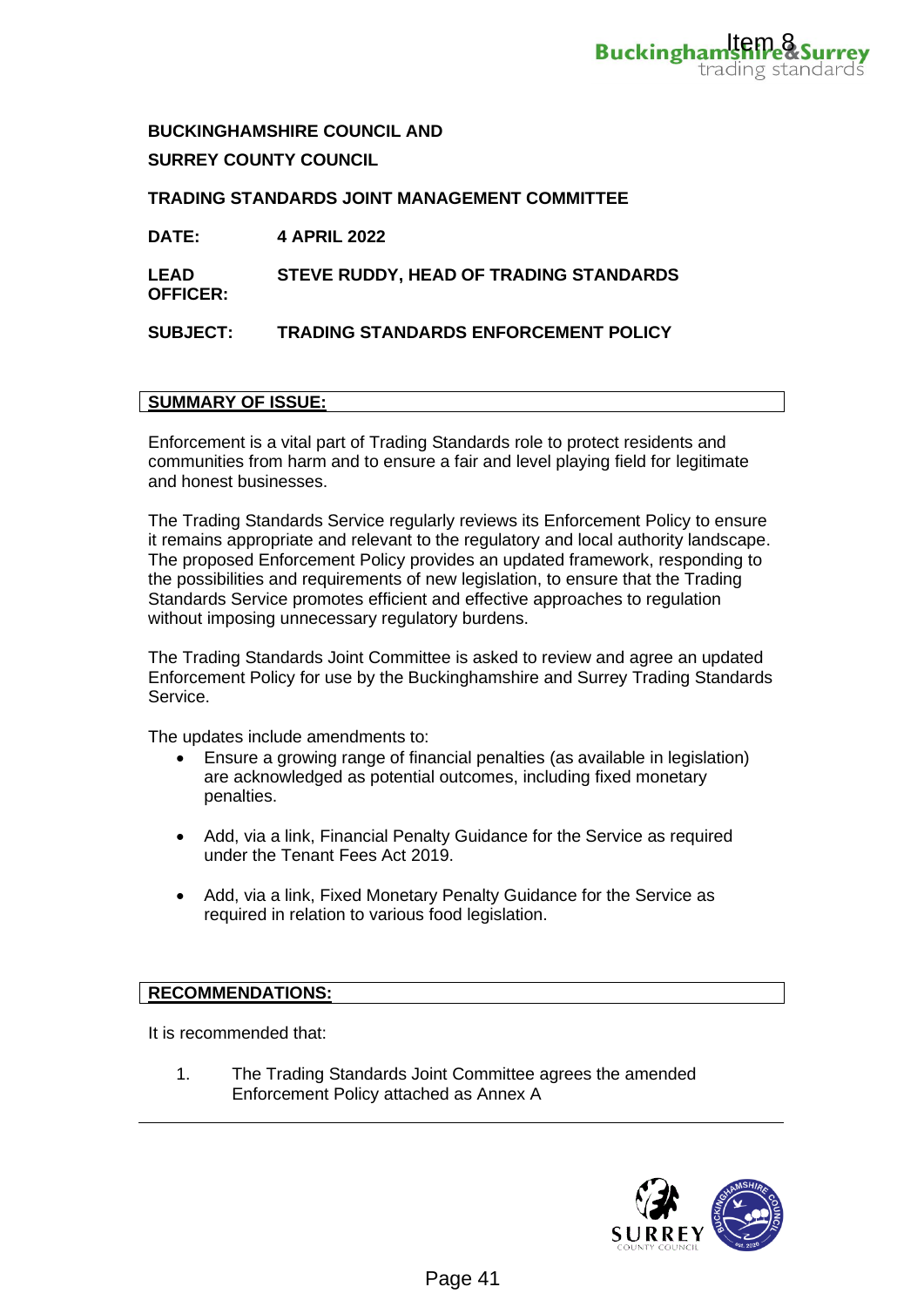- 2. The Trading Standards Joint Committee agrees the Financial Penalty Guidance as required under the Tenant Fees Act - Annex B
- 3. The Trading Standards Joint Committee agrees the Fixed Monetary Penalty Guidance for various food legislation - Annex C

## **REASON FOR RECOMMENDATIONS:**

It is a statutory requirement for the Service to have, and actively use, an Enforcement policy*.* To ensure it remains relevant, this Policy must be periodically reviewed and agreed by Members through this Joint Committee.

# **DETAILS:**

- 1. The Trading Standards Service aims to create an environment of confident consumers and trusted traders by providing advice and guidance to consumers and businesses. However, there will be occasions when a range of different actions may be necessary to deal with cases where trading standards laws have been breached by businesses or others.
- 2. This enforcement policy helps to promote efficient and effective approaches to regulatory inspection and enforcement, which improve regulatory outcomes without imposing unnecessary regulatory burdens including consideration for social, environmental and economic outcomes. This policy allows appropriate use of the full range of penalties available across the legislation which Trading Standards enforce.
- 3. The Trading Standards Service recognises that the vast majority of businesses that operate within Buckinghamshire and Surrey are honest, legitimate enterprises. The Trading Standards Service will work with those businesses, helping and encouraging them to understand and comply with their regulatory obligations.
- 4. The main purpose of Trading Standards Service enforcement activity is to protect the public and legitimate businesses. To achieve this aim we will undertake to regulate businesses and others in a fair, practical and consistent manner helping to support or enable local and national economic growth for compliant businesses and other regulated entities.
- 5. The Trading Standards Service subscribes to the principles and objectives of the statutory Code of Practice for Regulators (the Code) made under the Legislative and Regulatory Reform Act 2006. We believe that all enforcement should be risk based and proportionate.
- 6. The Trading Standards Service aims to apply the law in a proportionate and transparent manner and in all our choices of enforcement actions we will comply with the principles of the Regulators Code.
- 7. The updated Policy includes reference to a range of different types of financial penalties, including 'Fixed Monetary Penalties' that are available in legislation that Trading Standards can enforce, coming into force from April 2022. Where required by the legislation the Enforcement Policy links to additional guidance on the use of these penalties.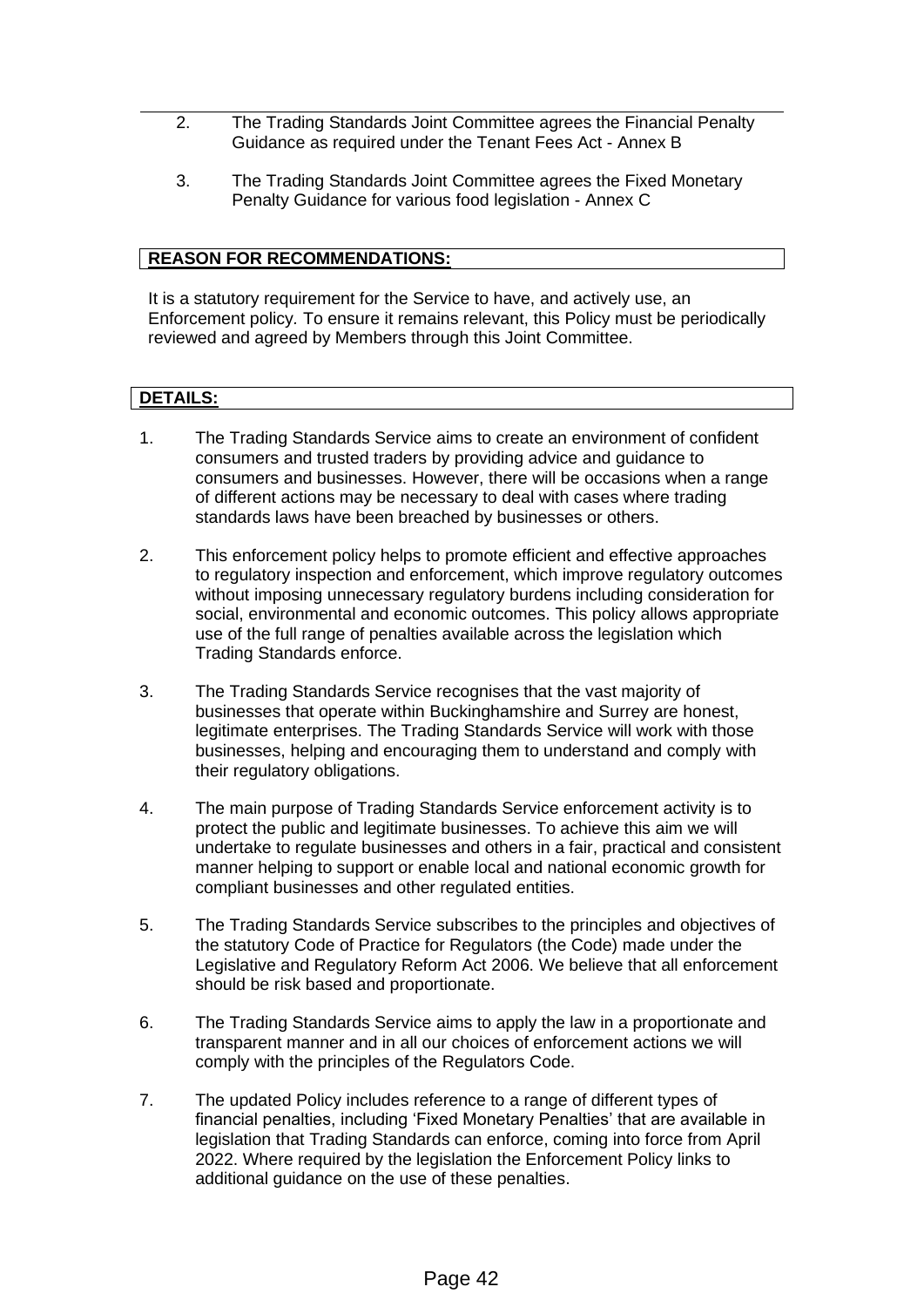# **CONSULTATION:**

8. Comments on the Enforcement Policy are invited through the Enforcement Policy web page but none have been received.

#### **RISK MANAGEMENT AND IMPLICATIONS:**

- 9. If the Policy is not periodically reviewed it opens the Service up to challenge as to the basis of any prosecutions. This would introduce additional costs in arguing the challenge and may risk prosecutions failing prior to evidence being heard.
- 10. If the Service does not operate in accordance with statutory requirements, for example to have specific guidance for the use of specific penalties, then attempts to use such penalties could be challenged making the Service less effective.
- 11. Cases taken by the Trading Standards Service are increasingly complex, which naturally bring risks. The Service has processes in place to manage risks in enforcement, but it is not possible to eliminate them. Updates to the Enforcement Policy do not change the local decision-making process and therefore the controls remain the same and the risks are not increased.

## **Financial and Value for Money Implications**

12. This paper covers minor updates to an existing policy. There are no new additional financial implications.

#### **Legal Implications**

13. If the Policy is not periodically reviewed it opens the Service up to challenge as to the basis of any prosecutions. This would introduce additional legal costs in arguing the point and may risk prosecutions failing prior to evidence being heard.

# **Equalities and Diversity**

14. As the changes to the policy are minor, in our opinion they will not have an impact on residents or staff, particularly people sharing protected characteristics.

### **WHAT HAPPENS NEXT:**

15. If agreed, the new Enforcement Policy will be published on our website and will be used by the Service immediately.

#### **Contact Officer:**

Steve Ruddy, Head of Trading Standards, 01372 371 730

#### **Consulted:**

#### **Annexes:**

Annex A: Updated Enforcement Policy Annex B: Financial Penalty Guidance under the Tenant Fees Act 2019